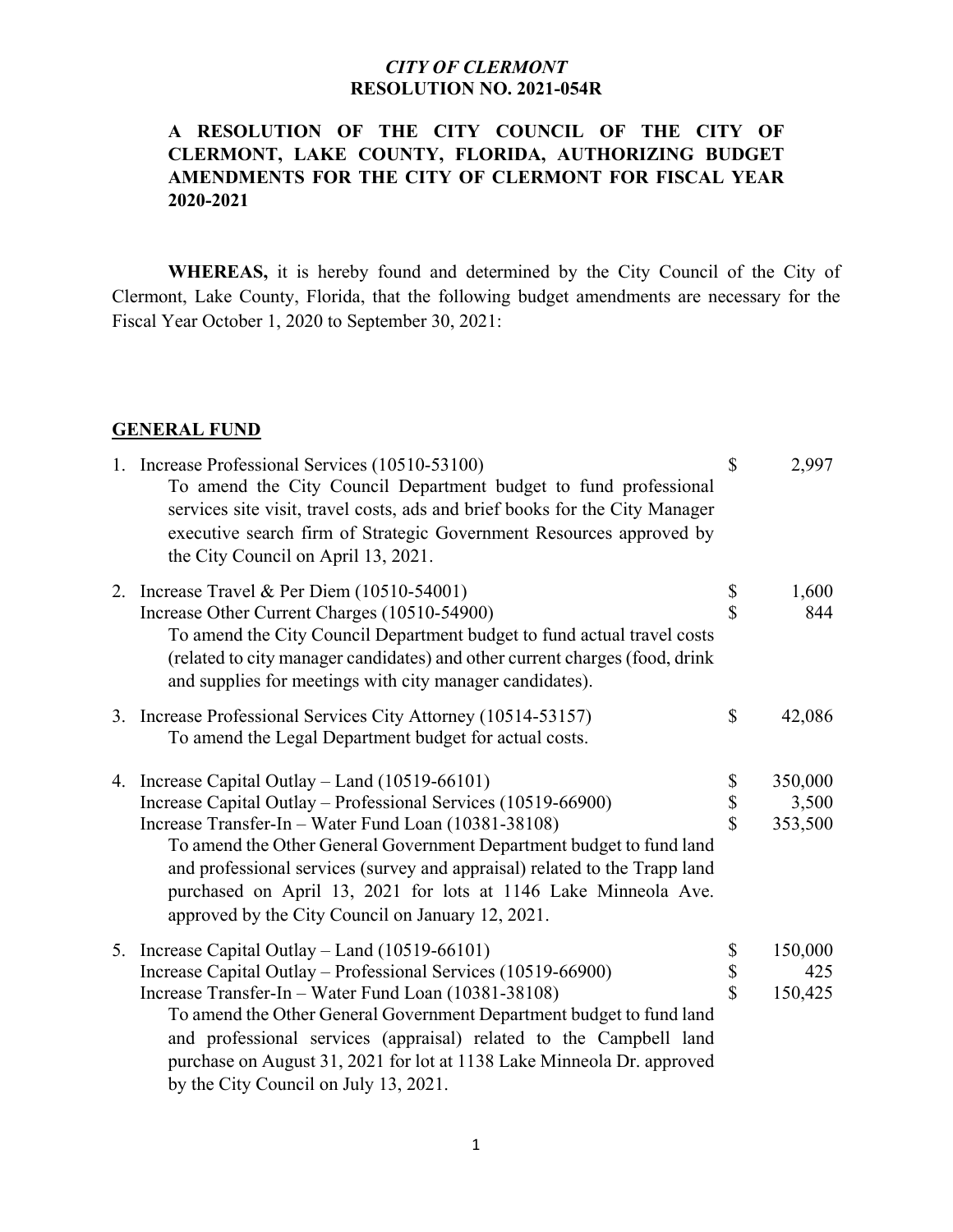| 6. Increase Capital Outlay – Building Insurance Claim (10522-66300-60545)<br>Increase Reimbursement – Self Insurance Claim (10366-36650-60545)<br>To amend the Fire Department budget to fund a Fire Station #1 insurance<br>claim for a roof replacement and related reimbursement from Florida<br>Municipal Insurance Trust.                                                                                                                                                   | \$<br>\$                                  | 140,452<br>139,452                          |
|----------------------------------------------------------------------------------------------------------------------------------------------------------------------------------------------------------------------------------------------------------------------------------------------------------------------------------------------------------------------------------------------------------------------------------------------------------------------------------|-------------------------------------------|---------------------------------------------|
| 7. Increase Salary (10545-12100)<br>Increase FICA (10545-12220)<br>Increase Defined Contribution Plan (10545-12240)<br>Increase Group Insurance (10545-12300)<br>Increase EAP (10545-53401)<br>Increase Professional Services – General (10545-53100)<br>To amend the Public Services Department Governmental Funds budget<br>for actual salary and benefits and general engineering services contracted<br>with HALFF Associates, Inc. for the Engineering/Inspection Division. | \$<br>\$\$\$\$\$                          | 2,064<br>288<br>542<br>101<br>6<br>23,551   |
| 8. Increase Salary (10565-12100)<br>Increase FICA (10565-12220)<br>Increase Defined Contribution Plan (10565-12240)<br>Increase Group Insurance (10565-12300)<br>Increase EAP (10565-53401)<br>Increase Contractual Services – General (10565-53401)<br>To amend the Procurement Services Department budget for actual salary<br>and benefits and contractual services related to temporary staffing needs<br>from July through September 2021.                                  | \$<br>\$\$\$\$<br>$\overline{\mathbf{S}}$ | 6,313<br>225<br>613<br>2,980<br>20<br>5,781 |
| 9. Increase R&M - Building (10573-54600)<br>To amend the Public Services Department Governmental Funds budget<br>for actual repairs & maintenance related to the Kern house porch and<br>windows at the Historical Village.                                                                                                                                                                                                                                                      | \$                                        | 5,000                                       |
| 10. Increase Transfer-In - From Water Fund Sales (10381-38108)<br>To amend transfers in from the Water Fund to the General Fund based on<br>actual Water sales.                                                                                                                                                                                                                                                                                                                  | \$                                        | 81,414                                      |
| 11. Increase Transfer-In - From Sewer Fund Sales (10381-38110)<br>To amend transfers in from the Sewer Fund to the General Fund based on<br>actual Sewer sales.                                                                                                                                                                                                                                                                                                                  | \$                                        | 124,400                                     |
| 12. Increase Fund Balance (10599-59900)<br>Total General Fund adjustments.                                                                                                                                                                                                                                                                                                                                                                                                       | \$                                        | 109,803                                     |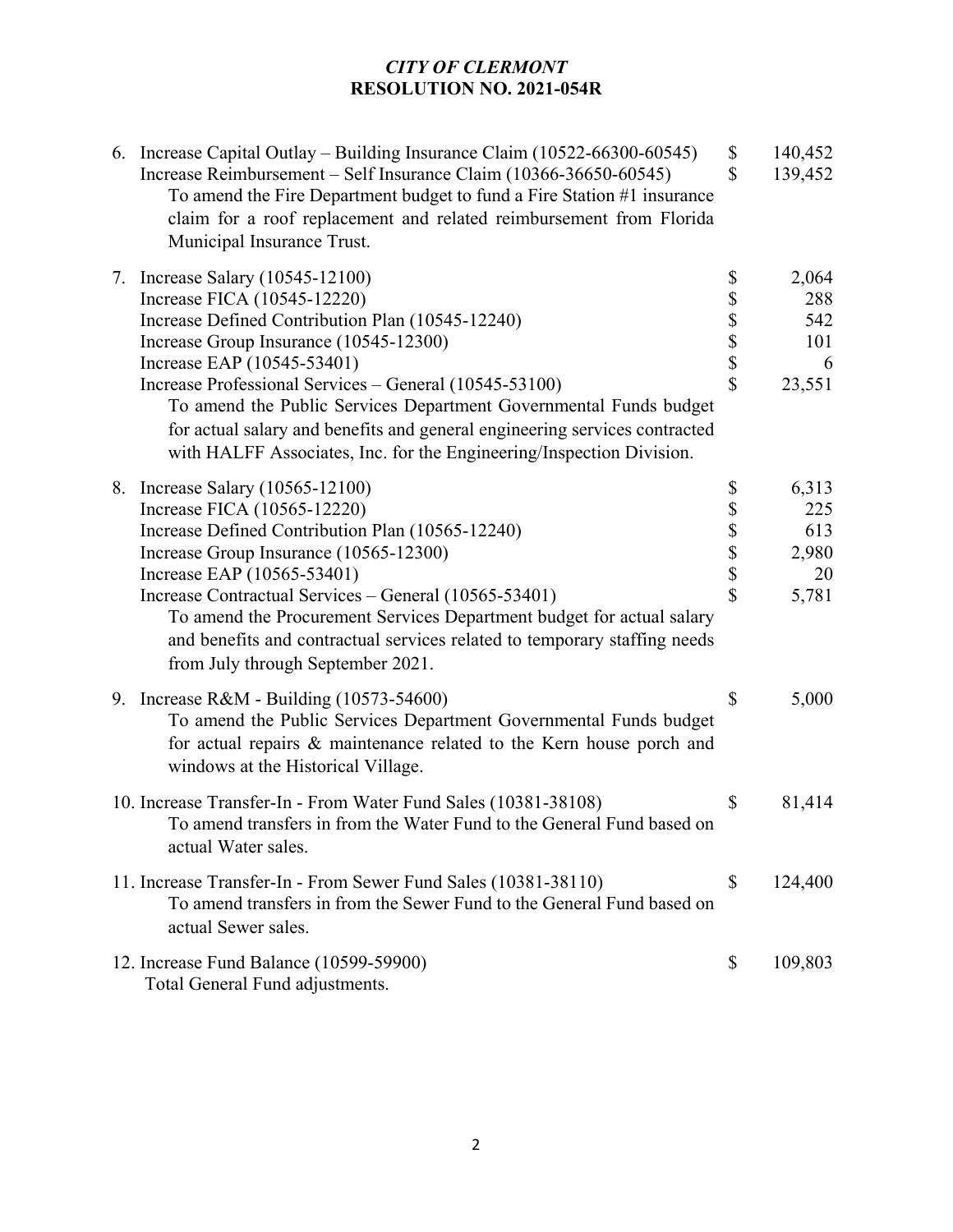# **INFRASTRUCTURE SALES TAX FUND**

| 1. Increase Capital Outlay (12522-66401)<br>Increase State Infrastructure Tax (12312-31260)<br>To amend the Fire Department budget to fund the remaining installment<br>due no later than 10/15/2021 for the purchase of 50 Self Contained<br>Breathing Apparatus air packs and accessories placed in service during<br>FY 2021 as approved by the City Council on March 9, 2021. | \$<br>$\mathbf S$ | 121,781<br>121,781 |
|-----------------------------------------------------------------------------------------------------------------------------------------------------------------------------------------------------------------------------------------------------------------------------------------------------------------------------------------------------------------------------------|-------------------|--------------------|
| <b>WATER FUND</b>                                                                                                                                                                                                                                                                                                                                                                 |                   |                    |
| 1. Increase Transfer-Out – General Fund Loan (41581-99101)<br>To amend the Public Services Department Water Fund budget for<br>proceeds to fund the April 13, 2021 land purchase and professional<br>services (survey and appraisal) related to the Trapp land purchase of lots<br>at 1146 Lake Minneola Ave. approved by the City Council on January 12,<br>2021.                | \$                | 353,500            |
| 2. Increase Transfer-Out – General Fund Loan (41581-99101)<br>To amend the Public Services Department Water Fund budget for<br>proceeds to fund the August 31, 2021 land purchase and professional<br>services (appraisal) related to the Campbell land purchase of lot at 1138<br>Lake Minneola Dr. approved by the City Council on July 13, 2021.                               | $\mathbb{S}$      | 150,425            |
| 3. Increase Transfer-Out - General Fund (41581-99100)<br>To fund excess transfers from the Water Fund to the General Fund based<br>on actual Water sales.                                                                                                                                                                                                                         | \$                | 81,414             |
| 4. Decrease Fund Balance (41599-59900)<br>Total Water Fund adjustments.                                                                                                                                                                                                                                                                                                           | \$                | 585,339            |
| <b>SEWER FUND</b>                                                                                                                                                                                                                                                                                                                                                                 |                   |                    |
| 1. Increase Transfer-Out – General Fund (42581-99117)<br>To fund excess transfers from the Sewer Fund to the General Fund based<br>on actual Sewer sales.                                                                                                                                                                                                                         | \$                | 124,430            |
| 2. Decrease Fund Balance (42599-59900)<br>Total Sewer Fund adjustments.                                                                                                                                                                                                                                                                                                           | \$                | 124,430            |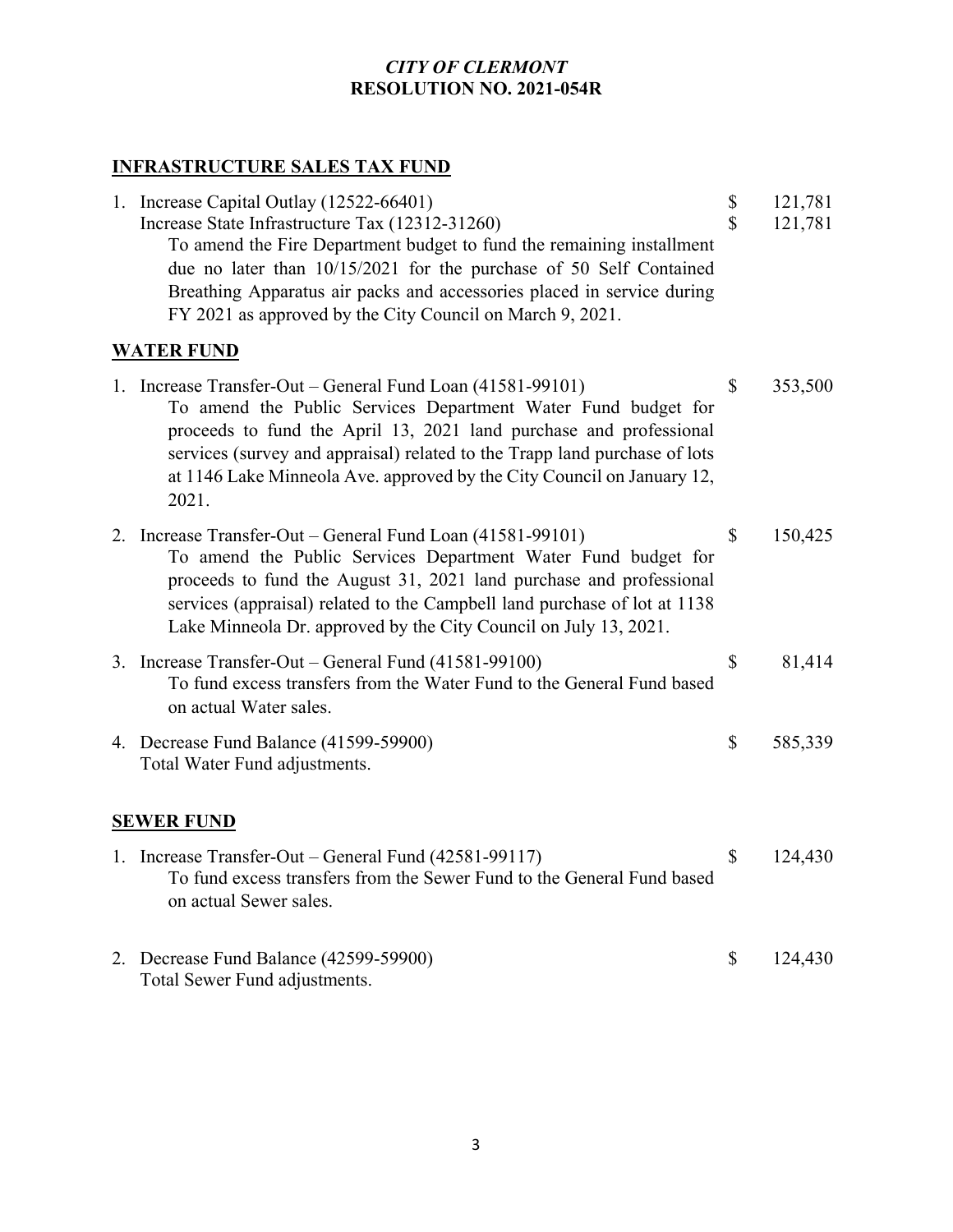## **CRA FUND**

1. Increase Capital Outlay – Artwalk Project (60552-66300-52002) \$ 29,210<br>Increase Community Foundation of S Lake Co (60337-33772-52002) \$ 29,210 Increase Community Foundation of S Lake Co (60337-33772-52002) \$ 29,210 To amend the Development Services CRA budget for Cost Share Pricing for the Art Walk Project Construction approved by the City Council on February 25, 2020.

## **Net Decrease to Fund Balance – All Funds \$ 599,966**